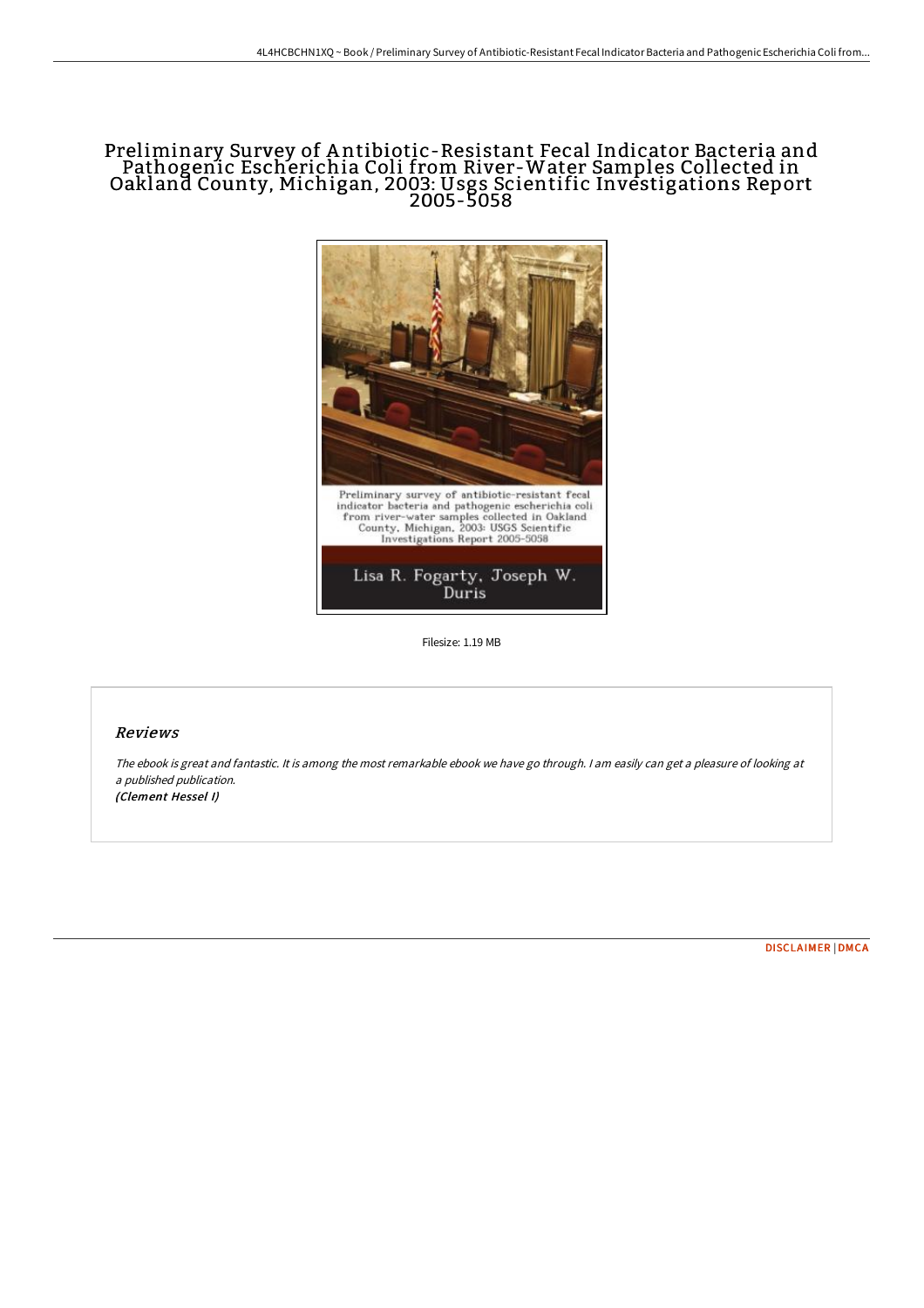## PRELIMINARY SURVEY OF ANTIBIOTIC-RESISTANT FECAL INDICATOR BACTERIA AND PATHOGENIC ESCHERICHIA COLI FROM RIVER-WATER SAMPLES COLLECTED IN OAKLAND COUNTY, MICHIGAN, 2003: USGS SCIENTIFIC INVESTIGATIONS REPORT 2005-5058



Bibliogov, United States, 2013. Paperback. Book Condition: New. 246 x 189 mm. Language: English . Brand New Book \*\*\*\*\* Print on Demand \*\*\*\*\*.A preliminary study was done in Oakland County, Michigan, to determine the concentration of fecal indicator bacteria (fecal coliform bacteria and enterococci), antibiotic resistance patterns of these two groups, and the presence of potentially pathogenic Escherichia coli (E. coli). For selected sites, specific members of these groups [E. coli, Enterococcus faecium (E. faecium) and Enterococcus faecalis (E. faecalis)] were isolated and tested for levels of resistance to specific antibiotics used to treat human infections by pathogens in these groups and for their potential to transfer these resistances. In addition, water samples from all sites were tested for indicators of potentially pathogenic E. coli by three assays: a growth-based assay for sorbitol-negative E. coli, an immunological assay for E. coli O157, and a molecular assay for three virulence and two serotype genes. Samples were also collected from two non-urbanized sites outside of Oakland County. Results from the urbanized Oakland County area were compared to those from these two non-urbanized sites. Fecal indicator bacteria concentrations exceeded State of Michigan recreational waterquality standards and (or) recommended U.S. Environmental Protection Agency (USEPA) standards in samples from all but two Oakland County sites. Multiple-antibiotic-resistant fecal coliform bacteria were found at all sites, including two reference sites from outside the county. Two sites (Stony Creek and Paint Creek) yielded fecal coliform isolates resistant to all tested antibiotics. Patterns indicative of extended-spectrum- -lactamase (ESBL)-producing fecal coliform bacteria were found at eight sites in Oakland County and E. coli resistant to clinically significant antibiotics were recovered from the River Rouge, Clinton River, and Paint Creek. Vancomycin-resistant presumptive enterococci were found at six sites in Oakland County and were not found at the reference sites. Evidence of...

Read Preliminary Survey of [Antibiotic-Resistant](http://techno-pub.tech/preliminary-survey-of-antibiotic-resistant-fecal.html) Fecal Indicator Bacteria and Pathogenic Escherichia Coli from River-Water Samples Collected in Oakland County, Michigan, 2003: Usgs Scientific Investigations Report 2005-5058 Online  $\Box$  Download PDF Preliminary Survey of [Antibiotic-Resistant](http://techno-pub.tech/preliminary-survey-of-antibiotic-resistant-fecal.html) Fecal Indicator Bacteria and Pathogenic Escherichia Coli from River-Water Samples Collected in Oakland County, Michigan, 2003: Usgs Scientific Investigations Report 2005-5058